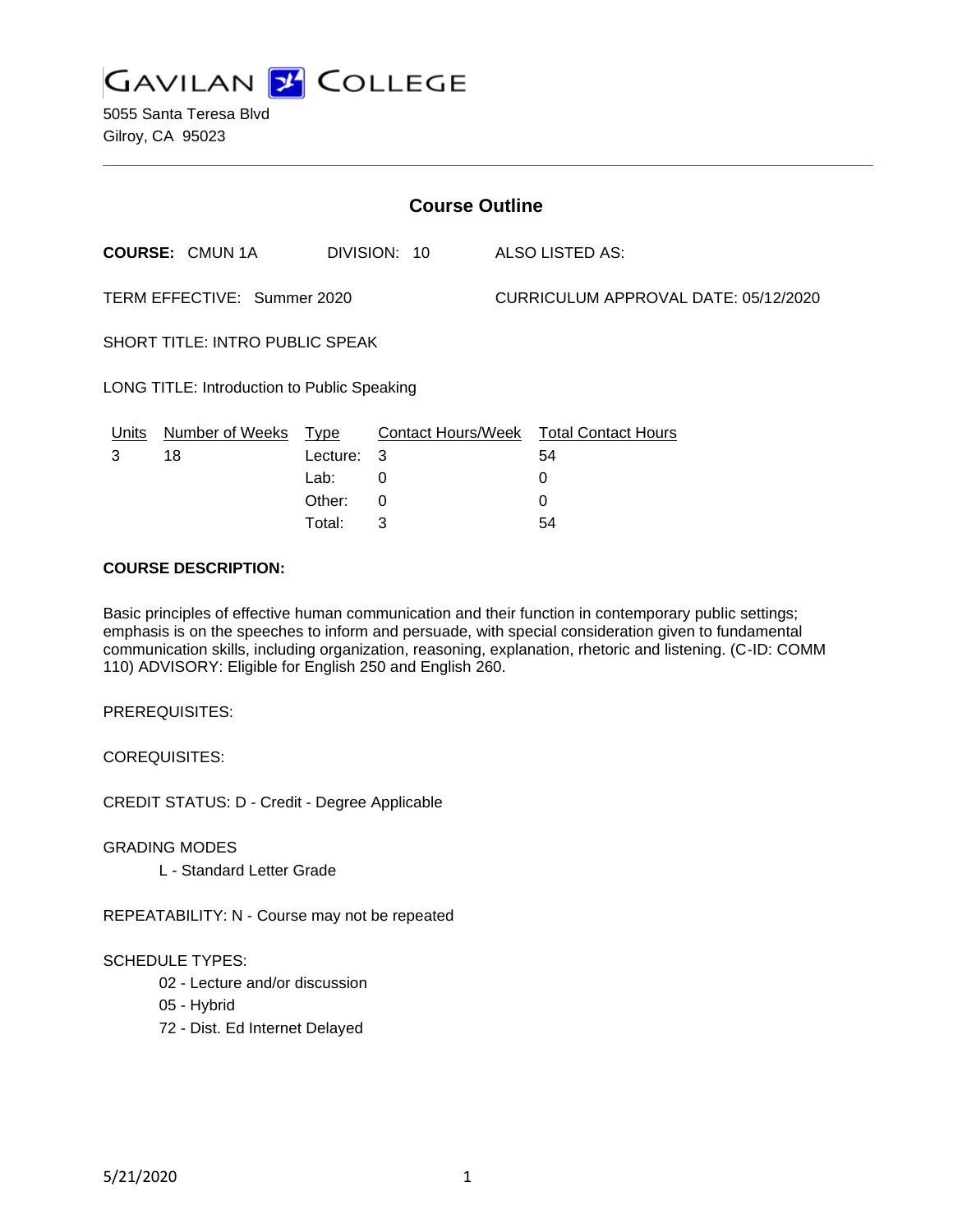### **STUDENT LEARNING OUTCOMES:**

By the end of this course, a student should:

1. Students will demonstrate effective oral presentation skills through extemporaneous delivery

2. Students will construct organized, logical and well supported outlines for speeches.

3. Students will locate, analyze and evaluate research of printed materials and electronic resources and apply the information in the formulation of speeches

4. Students will recognize and identify effective oral presentation skills including types of speeches, organization, delivery and visual aids.

5. Students will listen, evaluate, and analyze student and guest speakers.

6. Students will distinguish between various purposes of speaking including informative and persuasive and illustrate each.

### **CONTENT, STUDENT PERFORMANCE OBJECTIVES, OUT-OF-CLASS ASSIGNMENTS**

Curriculum Approval Date: 10/09/2017

1/3

Orientation. Communication process and its relation to effective speaking; general principles of listening and feedback and their relation to effective speaking.

-General techniques; facing an audience

-Icebreaker or speech of introduction

-Speech apprehension/anxiety

 $2 - 3 / 6$ 

Fundamental Principles: developing and expressing ideas.

-Essential material necessary for the beginner to prepare sound speeches.

-The purpose sentence/thesis statement; the outline.

-Personal experience speech or related assignment.

-Cultural diversity today and public speaking

4-6 /9

Informative Speaking: Principles and devices for making information clear and interesting.

-Logical thought patterns and visual aids.

-Explaining a process--emphasis on audience adaptation, verbal only.

-Explaining a process using visual aids, presentation graphics software.

-Explain a problem--Analysis only.

7-8 /6

MIDTERM: Discussion and review--informative

-Midterm speeches and/or midterm exam or both.

9 / 3

Introduction of the persuasive stance through the use Impromptu Speeches and oral exercises given periodically depending on class needs.

10-13 /12

The art of persuasion through rhetoric using the motivated sequence.

Forms of Support: Library/Research, Guide to periodical literature, ethical and credible use of personal and support information-all directed toward the persuasive speech.

-Persuasive proofs: Ethos, Logos, Pathos

-Deductive and Inductive /Causal Reasoning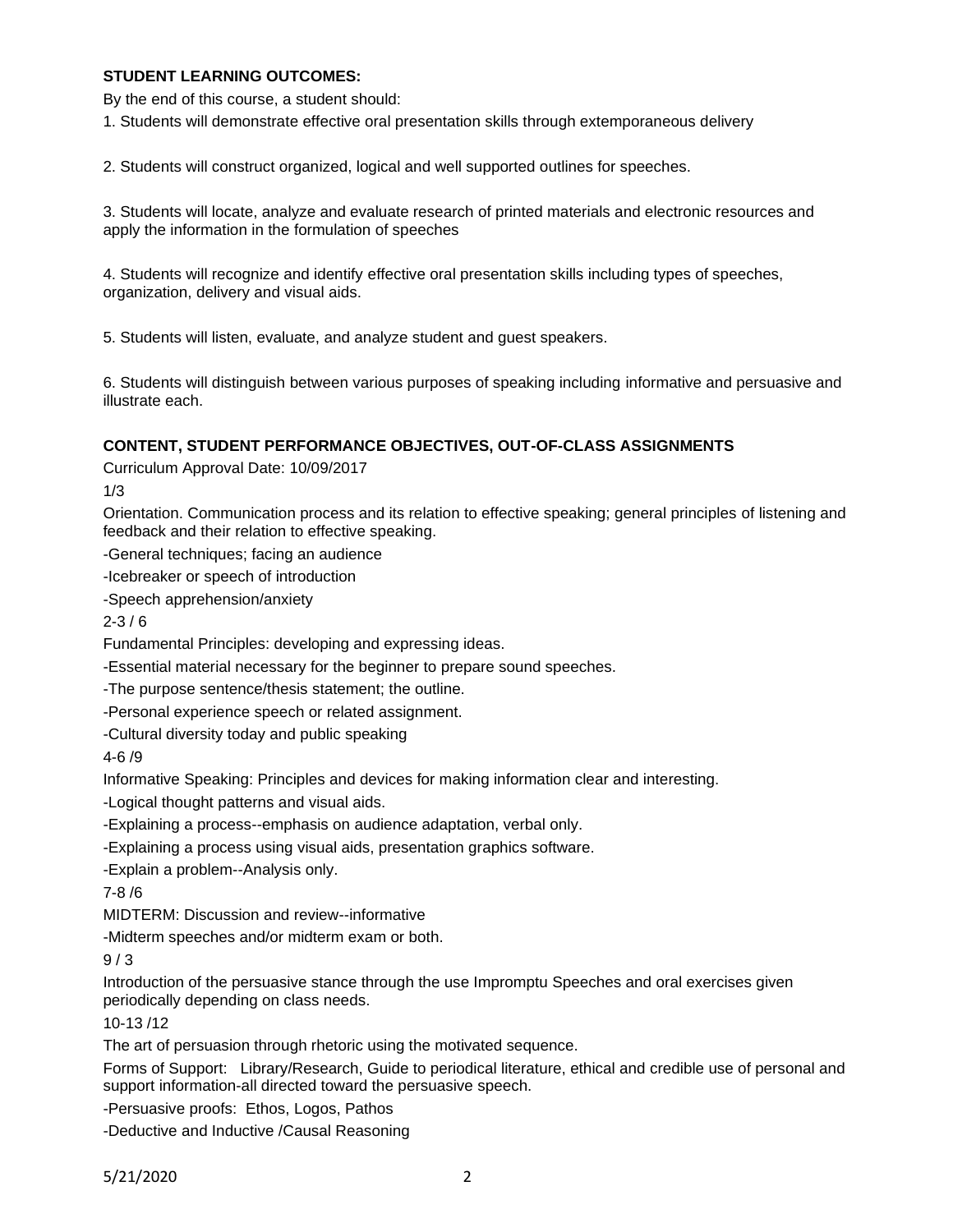-Fallacies of reasoning

-Worldviews

-Speaking on behalf of a cause.

-Analysis of a problem without a solution.

-Suggesting a solution to a problem.

-Visualization of the effect of that solution

-Direct action statement

14-15 /6

Practice in logical thought and support: Group discussion and assignment.

-Speaking on behalf of a cause.

-A controversial subject or other exercises depending on class needs and time available.

- Speaking to persuade.

16-17 /6

Final speeches and review of assigned material from the text and lectures.

18 3

FINAL EXAM: Lecture and text.

ASSIGNMENTS:

Each week the student will read assigned chapters and complete

appropriate assignments to meet the one-to-two lecture out-of-class

standard.

# **METHODS OF INSTRUCTION:**

The text is used as a resource book rather than the subject of the lectures. Additional theoretical material and practical advice is given by lectures. There will be written exams on the textbook and the lectures but emphasis is on performance rather than theory. Throughout most of the course, the lecture is generally in the hands of the students with the instructor constantly available for advice, assignments, motivation, and criticism and evaluation. Generalized topics, speech types, or communicative situations are assigned by the instructor. The preparation and delivery of the speeches are the responsibility of the student. Critical analysis, some verbal and some written, is made of each presentation. Whenever a grade is involved, the critical analysis is given to the student in writing.

# **OUT OF CLASS ASSIGNMENTS:**

Required Outside Hours: 80

Assignment Description:

Preparation, Research, Outlining, and Practicing of Speeches

Speech 1 Collage Speech

Students are required to prepare a slide show presentation/collage and present an introductory speech about oneself.

Speech 2 Demonstration Speech

Students will research, organize and deliver a hands on presentation demonstrating a process that produces a particular outcome.

### Speech 3 Informative Speech

Students receive a TIME or National Geographic Magazine and are required to read the cover story and deliver an informative speech on the topic. In addition to reading the article, students are required to find four additional credible resources and type an outline with works cited page, practice, prepare a slide show presentation, and present.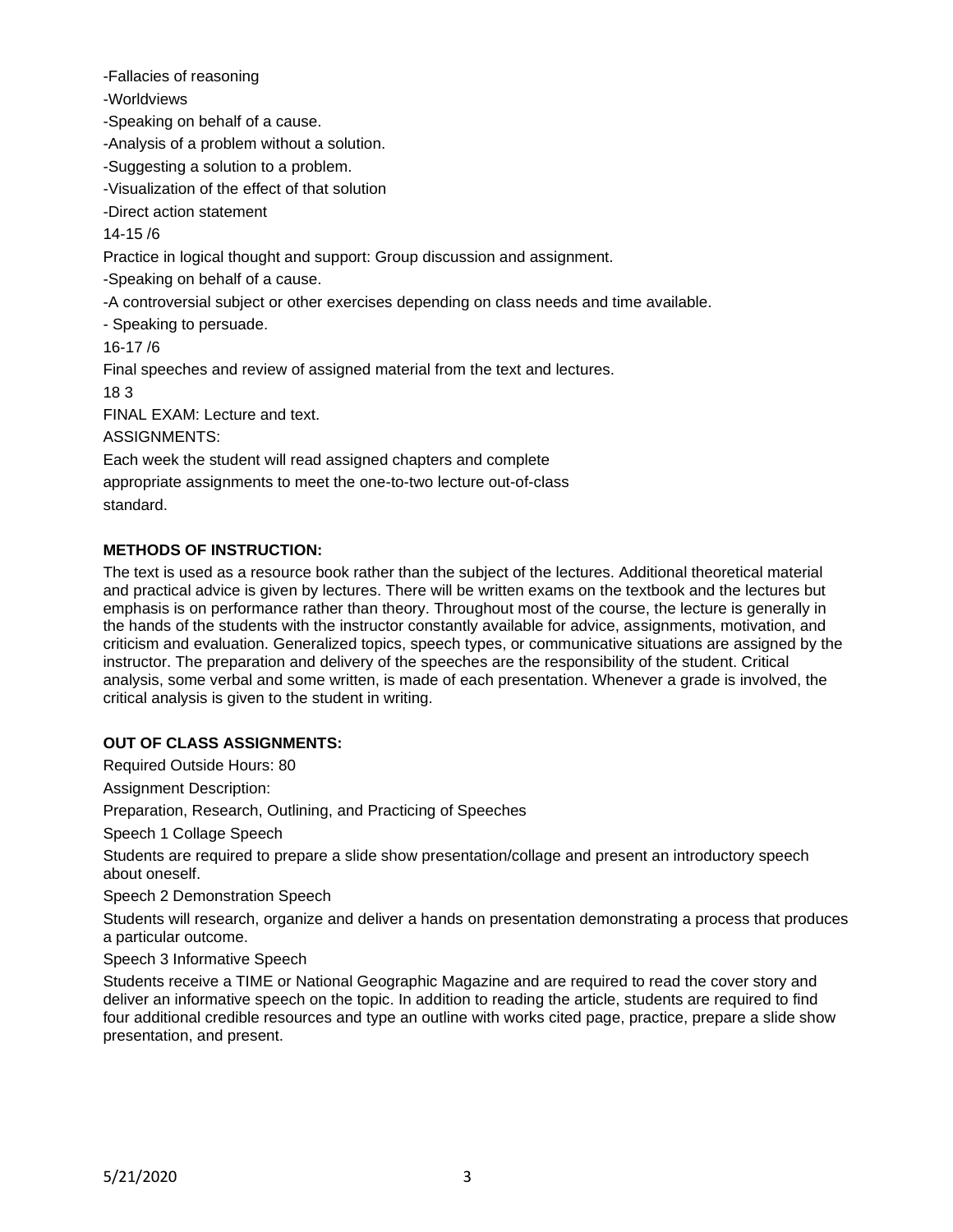#### Speech 4 Persuasive/Debate

Students will be paired up and assigned a controversial public policy issue which they will be required to meet, work together, research, prepare, and practice a debate that they will deliver against an opposing team in class. Extensive research and practice will be required to execute a strong debate which will be evaluated and judged on by peers. Meeting with a partner to prepare for a persuasive debate is necessary for both the oral and written communication requirements. The pair will prepare a typed outline with source citations and deliver the speech in person on the day of their presentation debating the opposing team on the same topic, but opposing view point.

Required Outside Hours: 15

Assignment Description: Online exams over outside reading of textbook and studying of lectures and slides. Required Outside Hours: 13

Assignment Description: Peer Evaluations, Self Evaluations, Video Speech analysis and discussion boards will round out the participation and provide valuable feedback to peers and reflective thought of oneself following presentations.

### **METHODS OF EVALUATION:**

Writing assignments Percent of total grade: 15.00 % Writing assignments: 10% - 20% Written homework Essay exams Skill demonstrations Percent of total grade: 70.00 % Skill demonstrations: 70% - 80% Class performance Objective examinations Percent of total grade: 15.00 % Objective examinations: 10% - 20% Multiple choice True/false

### **REPRESENTATIVE TEXTBOOKS:**

O'Hair, D., Rubenstein, H., & Steward, R. . A pocket guide to public speaking . Boston, MA: Bedford/St. Martin's,2019. ISBN: 978-1319102784 Reading Level of Text, Grade: Reading level of text: 11 grade. Verified by: Gloria Curtis